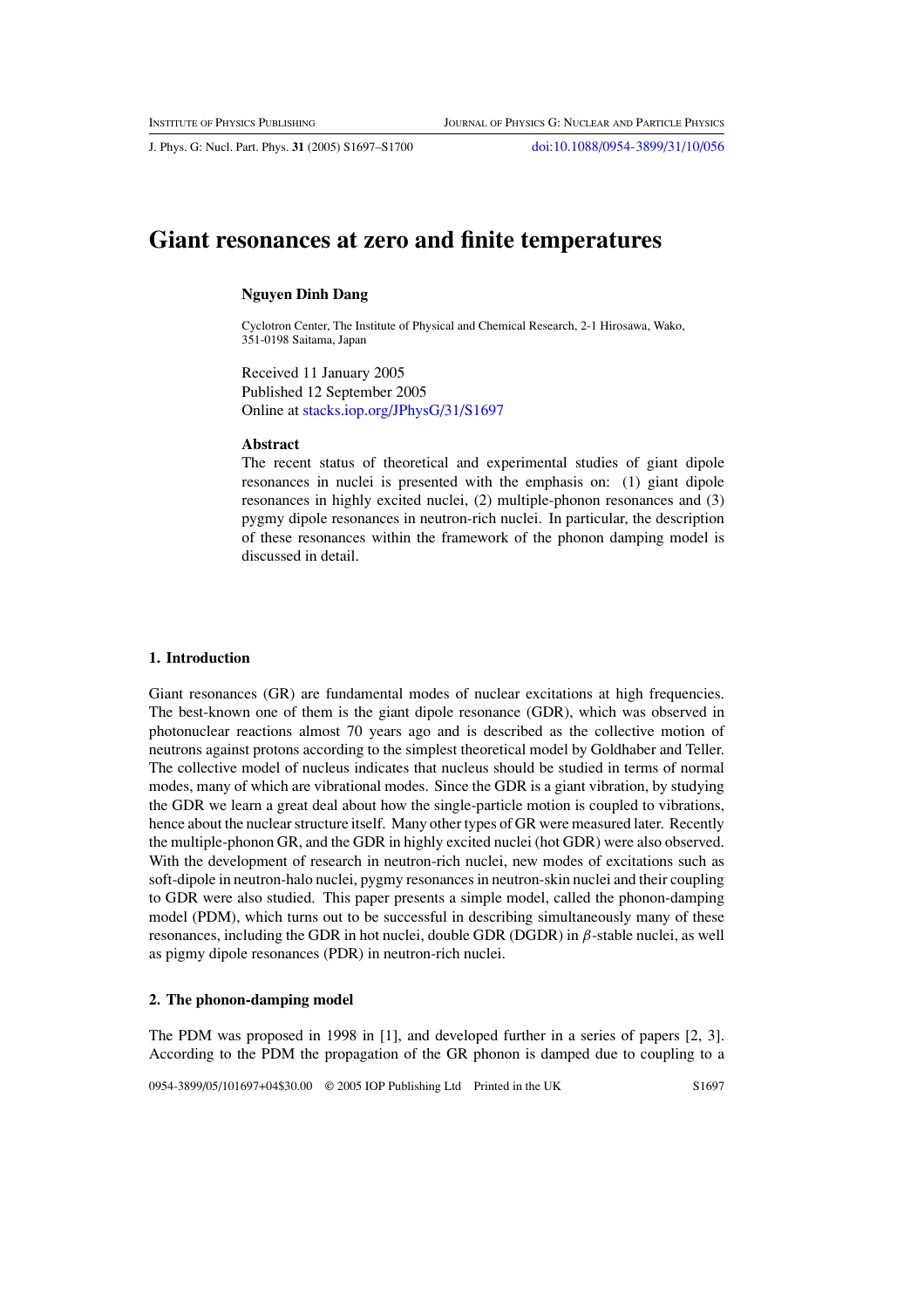

<span id="page-1-1"></span>**Figure 1.** GDR width  $\Gamma_{\text{GDR}}$  as a function of temperature *T* for <sup>120</sup>Sn. The dashed and solid lines show the PDM results obtained neglecting and including thermal pairing gap, respectively. The predictions by two versions of the thermal shape-fluctuation model are shown as the dash-dotted [4] and thin dotted [5] lines, respectively. The experimental data are taken from [6].

<span id="page-1-0"></span>quasiparticle field. The final equation of the Green function for the GR propagation has the form [3]

$$
G_{\lambda i}(E) = \frac{1}{2\pi} \frac{1}{E - \omega_{\lambda i} - P_{\lambda i}(E)},
$$
\n(1)

where  $P_{\lambda i}(E)$  is the polarization operator. The phonon damping  $\gamma_{\lambda i}(\omega)$  ( $\omega$  real) is obtained as the imaginary part of the analytic continuation of the polarization operator  $P_{\lambda i}(E)$  into the complex energy plane  $E = \omega \pm i\varepsilon$ :

$$
\gamma_{\lambda i}(\omega) = \frac{\pi}{2(2\lambda + 1)} \sum_{jj'} \left[ f_{jj'}^{(\lambda)} \right]^2 \left\{ \left( u_{jj'}^{(+)} \right)^2 (1 - n_j - n_{j'}) \right.\times \left[ \delta(E - \epsilon_j - \epsilon_{j'}) - \delta(E + \epsilon_j + \epsilon_{j'}) \right] - \left( v_{jj'}^{(-)} \right)^2 (n_j - n_{j'}) \left[ \delta(E - \epsilon_j + \epsilon_{j'}) - \delta(E + \epsilon_j - \epsilon_{j'}) \right].
$$
\n(2)

Here  $u_{jj'}^{(+)} = u_j v_{j'} + u_{j'} v_j$ ,  $v_{jj'}^{(-)} = u_j u_{j'} - v_j v_{j'}$  are combinations of Bogolyubov *(u, v)* factors,  $\epsilon_j$  are quasiparticle energies and  $n_j$  are the temperature-dependent quasiparticle-occupation numbers, whose form is close to that given by the Fermi–Dirac distribution. The energy  $\bar{\omega}$  of the giant resonance (damped collective phonon) is found as the pole of the Green function [\(1\)](#page-1-0):

$$
\bar{\omega} - \omega_{\lambda i} - P_{\lambda i}(\bar{\omega}) = 0. \tag{3}
$$

The width  $\Gamma_{\lambda}$  of giant resonance is calculated as twice of the damping  $\gamma_{\lambda}(\omega)$  at  $\omega = \bar{\omega}$ , i.e.

$$
\Gamma_{\lambda} = 2\gamma_{\lambda}(\bar{\omega}),\tag{4}
$$

where  $\lambda = 1$  corresponds to the GDR. The line shape of the GDR is described by the strength function  $S_{GDR}(\omega)$ , which is derived as

$$
S_{\text{GDR}}(\omega) = \frac{1}{\pi} \frac{\gamma_{\text{GDR}}(\omega)}{(\omega - \bar{\omega})^2 + \gamma_{\text{GDR}}^2(\omega)}.
$$
\n(5)

#### **3. Comparison with the experimental systematics**

The PDM has been proved to be quite successful in the description of the width and the shape of the GDR as a function of temperature *T* and angular momentum *J* . An example is shown in figure [1.](#page-1-1) The PDM results reproduce quite well the experimental systematic of the GDR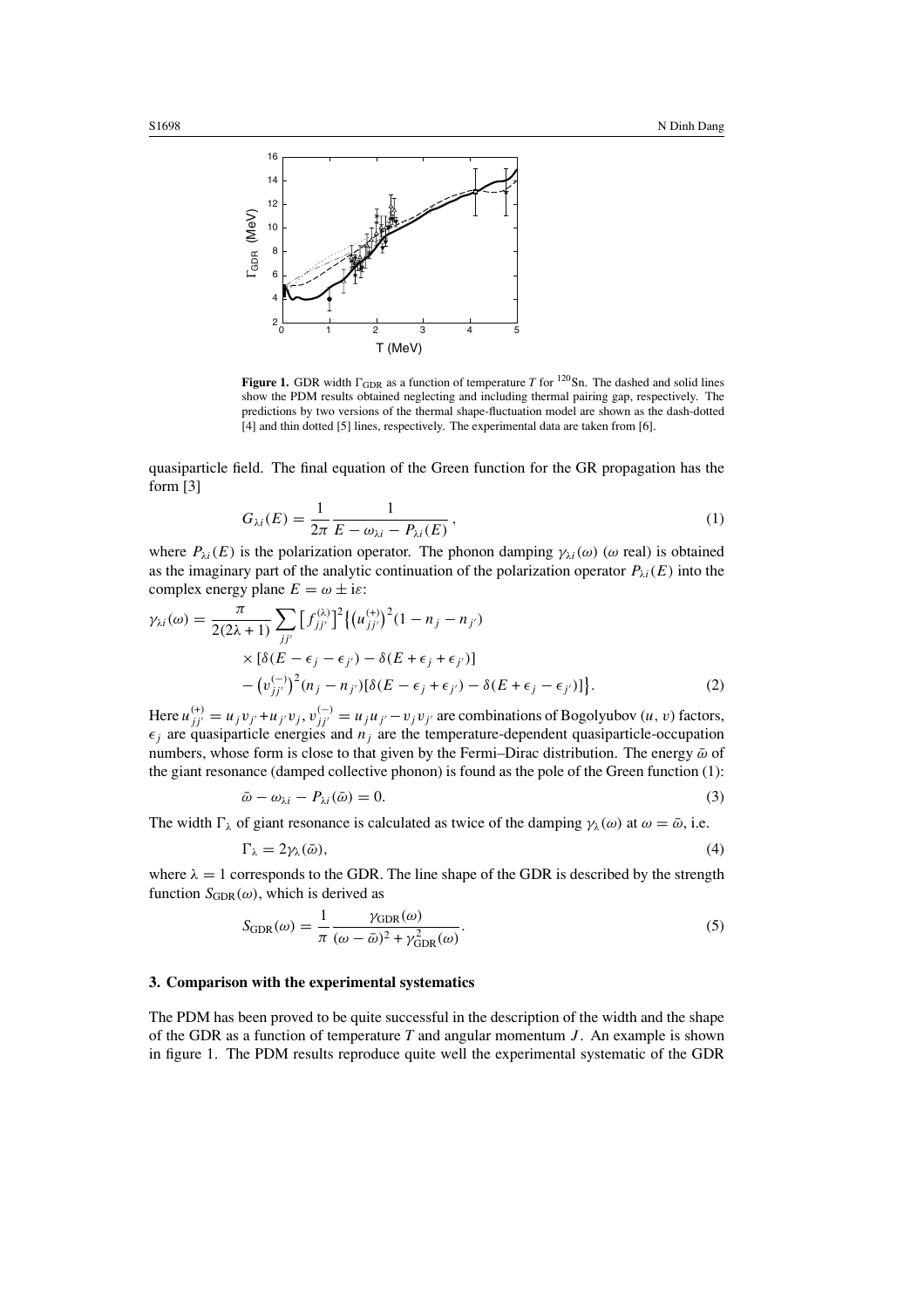

<span id="page-2-0"></span>**Figure 2.** EM cross sections of GDR and DGDR for  $136Xe$  and  $208Pb$ . The solid lines are theoretical predictions, in which the DGDR strength functions within the PDM are used. The data points are results of the LAND collaboration [8]. The dashed lines show the best fit using  $\chi^2$ . The theoretical results have been folded with the detector response by Boretzky [8].



**Figure 3.** Photoabsorption cross sections for oxygen isotopes obtained within the PDM.

<span id="page-2-1"></span>width as a function of temperature including a nearly constant width at  $T \leq 1$  MeV, the sharp increase at  $1 < T \le 3$  MeV and the width saturation at  $T > 3$  MeV in tin isotopes. In particular, it has been shown that the inclusion of non-vanishing thermal pairing gap is important to describe the width at  $T \leq 1$  MeV.

The PDM has resolved the long-standing problem with the electromagnetic (EM) cross sections of the DGDR in  $^{136}$ Xe and  $^{208}$ Pb, in which the prediction by the non-interacting phonon picture underestimated significantly the observed DGDR cross sections measured by the LAND collaboration. The prediction using the strength functions obtained within the PDM [7] is given in figure [2](#page-2-0) in comparison with the latest results of data analyses by LAND collaboration [8]. The agreement between the PDM prediction and the data is remarkable.

Shown in figure [3](#page-2-1) are the photoabsorption cross sections  $\sigma(E_{\nu})$ , obtained within the PDM for some oxygen isotopes [3]. In the region below 10 MeV, instead of a pronounced E1 peak, only a tail is seen, which spreads towards lower energy with increasing neutron number up to  $N = 14$  (<sup>22</sup>O). The trend obtained within the PDM for oxygen isotopes reproduces the one observed in the recent experiments at GSI [9], which shows a clear deviation from the prediction by the cluster sum rule (CSR). The agreement between the PDM prediction